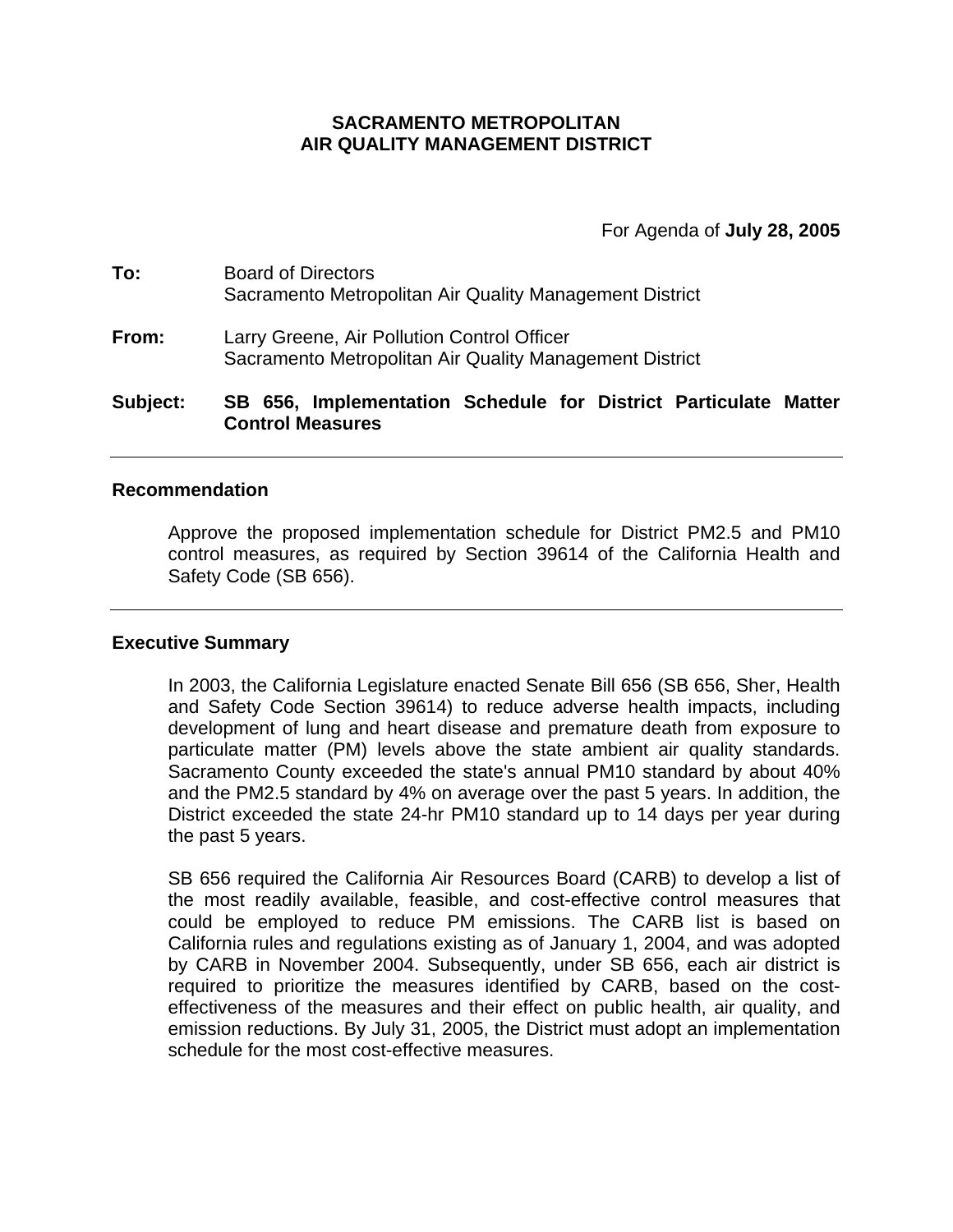> SB 656 specifically requires that districts exclude from the implementation schedule any measures which are already scheduled for adoption within two years of the date of adoption of the SB 656 implementation schedule. For the majority of the stationary and area source categories, the District has already adopted measures that are substantially similar to those on the CARB list. District staff has identified measures in four source categories – wood-burning fireplaces/heaters, fugitive dust, charbroilers, and on-road motor vehicle mitigation – which may achieve cost-effective particulate matter emission benefits.

> Staff has proposed an implementation schedule for control measures. The schedule sets dates ranging from 2006 – 2012 for the District to complete further study of each measure. The preliminary cost effectiveness for the proposed measures ranges from a net cost savings to an increased cost of \$13,000 per ton of PM emissions reduced. If the study confirms cost-effective emission benefits for a measure, then the measure will be considered by the Board for adoption. The dates for full implementation of adopted measures range from 2007 – 2015.

## **Attachments**

The following table identifies the attachments to this memo:

| <b>Attachment</b> | <b>Item</b>                 | Page # |
|-------------------|-----------------------------|--------|
|                   | Board Resolution for SB 656 |        |
|                   | <b>Staff Report</b>         | 15     |
|                   | Evidence of Public Notice   |        |

## **Background**

Senate Bill 656 (SB 656) was passed into law on February 21, 2003. This bill was introduced in order to reduce emissions of particulate matter less than 10 microns in size (PM10) and less than 2.5 microns in size (PM2.5). SB 656 required the California Air Resources Board (CARB) to develop and adopt a list of the most readily available, feasible, and cost-effective proposed control measures, based on rules, regulations, and programs existing in California as of January 1, 2004. The list was adopted by CARB in November 2004. The bill also requires CARB, by January 1, 2009, to prepare, and make available to the public, a report on the actions taken by the state and districts to comply with the requirements of the bill. The bill will sunset on January 1, 2011.

The CARB list of control measures includes the following emission source categories: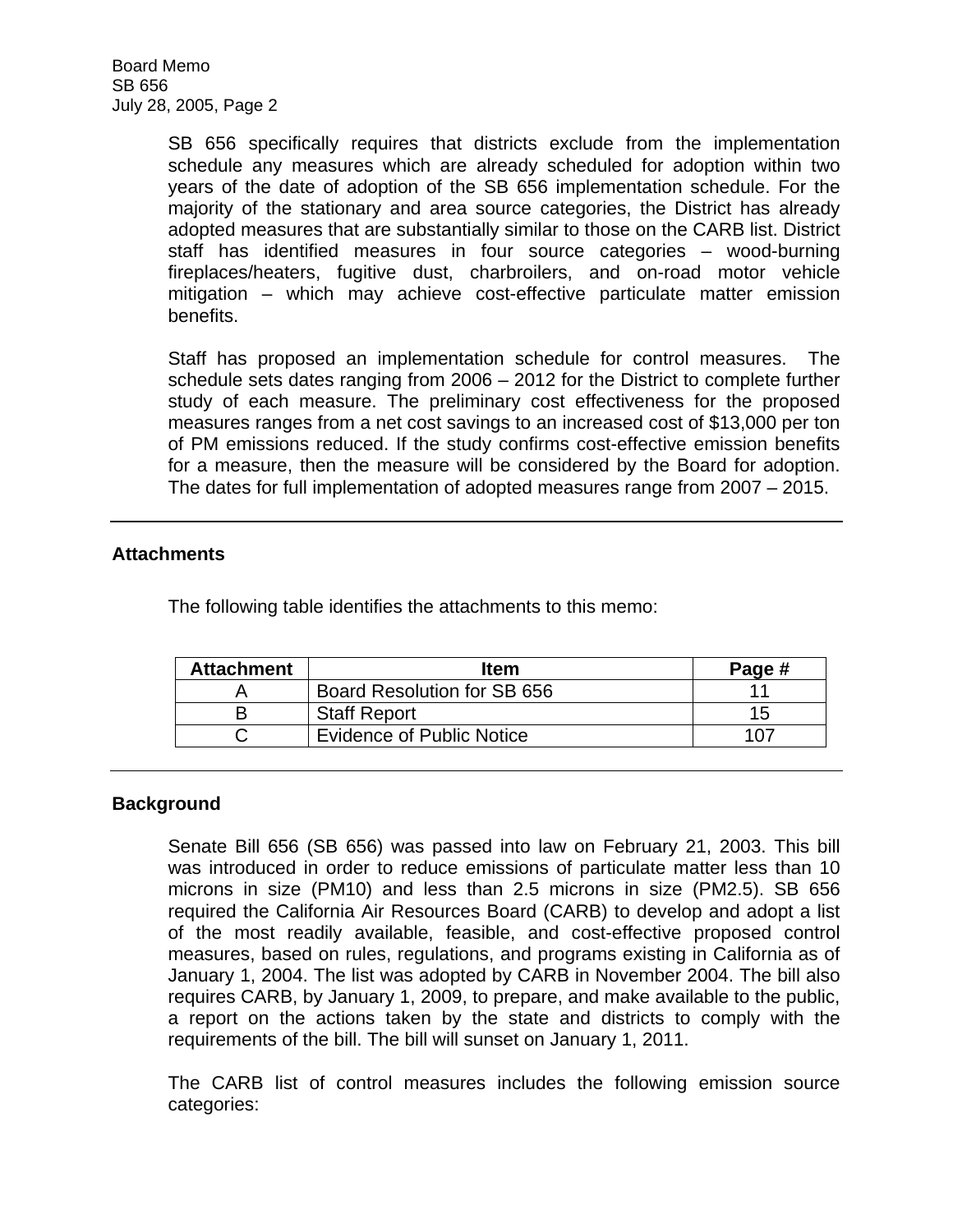- 1. Stationary combustion sources
- 2. Woodstoves and fireplaces
- 3. Commercial grilling operations
- 4. Agricultural burning
- 5. Construction and grading operations
- 6. Diesel-powered engines used in stationary and mobile applications

By July 31, 2005, SB 656 requires each district to adopt an implementation schedule for the most cost-effective local measures from the CARB list after prioritizing the measures. District staff has identified measures in four source categories (wood-burning fireplaces/heaters, fugitive dust, charbroilers, and onroad vehicle mitigation) which may provide cost-effective, particulate matter emissions reduction benefits.

## **Health Impacts**

Both coarse (PM10) and fine (PM2.5) particulate are linked to serious health impacts, including premature mortality, acute and chronic bronchitis, asthma attacks and emergency room visits, upper respiratory illnesses, and days with work loss. Exposure to particulate pollution is particularly dangerous for sensitive groups including, but not limited to, the elderly, individuals with asthma and other lung illnesses, infants, and children. Particulate matter is a complex mixture of chemicals. Some particulates, like diesel smoke, are carcinogenic or otherwise considered toxic.

## **Local Particulate Matter Air Quality**

The largest emission sources of PM in the District inventory are combustion sources (including motor vehicles), wood burning, and cooking. Fugitive dust sources also make up a substantial portion of the PM10 inventory. Ambient monitoring data, however, suggest that the fugitive dust contribution at the monitoring site is smaller.

In the Sacramento area, there is a seasonal variation in ambient PM concentrations, with higher concentrations in the fall and winter months. Secondary formation of ammonium nitrate from precursors emitted by stationary and mobile combustion sources is considered a major contributor to PM2.5 emissions in this area. Sacramento County exceeded the state's annual PM10 standard by about 40% and the PM2.5 standard by 4% on average over the past 5 years. In addition, the District exceeded the state 24-hr PM10 standard up to 14 days per year during the past 5 years.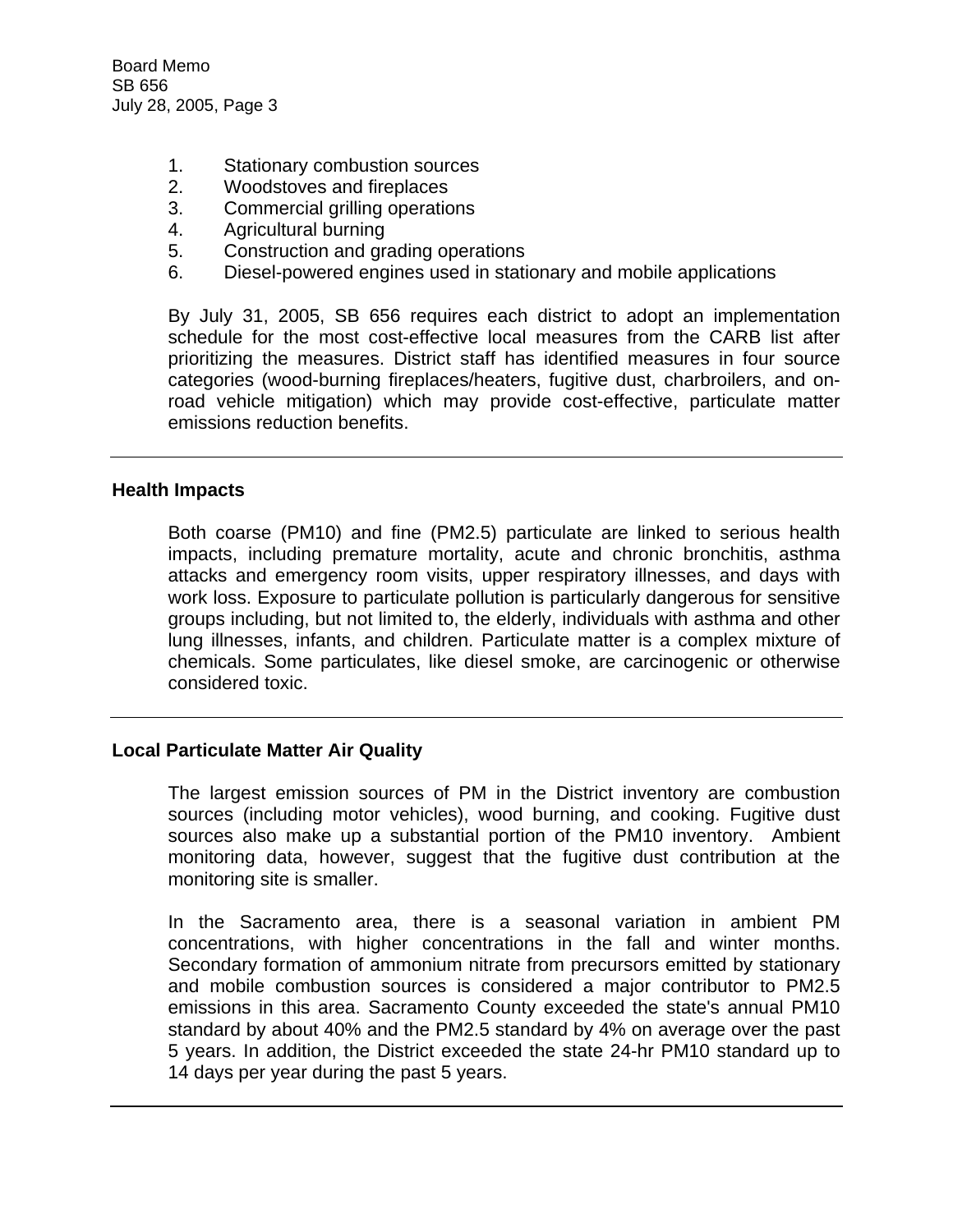# **Proposed Control Measures**

The table below lists the recommended control options and the implementation schedule for these control options.

| <b>PM Control Measures and Implementation Schedule</b> |  |
|--------------------------------------------------------|--|
|--------------------------------------------------------|--|

| <b>Control Measure</b>                                                                                                                                                                                                               | <b>Further Study</b><br><b>Completed</b> | <b>If Cost-effective Emission Benefit</b><br><b>Determined</b> |                                                      |
|--------------------------------------------------------------------------------------------------------------------------------------------------------------------------------------------------------------------------------------|------------------------------------------|----------------------------------------------------------------|------------------------------------------------------|
|                                                                                                                                                                                                                                      |                                          | <b>Consideration</b><br>by the Board                           | If adopted,<br><b>Full</b><br>Implementation<br>Date |
| <b>Wood Burning Fireplaces and Wood Burning Heaters</b>                                                                                                                                                                              |                                          |                                                                |                                                      |
| Require use of USEPA-Certified Phase<br>II or equivalent devices                                                                                                                                                                     | 2006                                     | 2007                                                           | 2008                                                 |
| Public Awareness Program with either a<br>voluntary curtailment or mandatory<br>curtailment                                                                                                                                          | 2006                                     | 2007,<br>if mandatory<br>curtailment<br>needed                 | 2007                                                 |
| Require replacement of non-certified<br>units upon sale of property*                                                                                                                                                                 | 2006                                     | 2007                                                           | 2008                                                 |
| Restrict number of wood burning<br>fireplaces allowed in new residential<br>developments*                                                                                                                                            | 2006                                     | 2007                                                           | 2008                                                 |
| Control of wood moisture content.<br>Prohibit burning materials that are not<br>intended for use in fireplace/heater                                                                                                                 | 2006                                     | 2007                                                           | 2008                                                 |
| <b>Combustion</b>                                                                                                                                                                                                                    |                                          |                                                                |                                                      |
| Add-on control for chain-driven<br>charbroilers                                                                                                                                                                                      | 2007                                     | 2008                                                           | 2009                                                 |
| <b>Fugitive Dust</b>                                                                                                                                                                                                                 |                                          |                                                                |                                                      |
| Limit PM emissions from vehicle travel<br>on paved roads by requiring use of<br>PM10-efficient street sweepers by<br>governmental agencies or their<br>contractors                                                                   | 2008                                     | 2009                                                           | 2013                                                 |
| Limit PM emissions from construction,<br>demolition, excavation, extraction,<br>grading, and other earthmoving<br>activities, inactive disturbed land and<br>from track-out resulting from<br>construction and demolition operations | 2009                                     | 2010                                                           | 2011                                                 |
| Limit PM emissions from vehicle travel<br>on unpaved roads                                                                                                                                                                           | 2010                                     | 2011                                                           | 2016                                                 |
| <b>Transportation</b>                                                                                                                                                                                                                |                                          |                                                                |                                                      |
| On-Road Motor Vehicle Mitigation<br>Option                                                                                                                                                                                           | 2012                                     | 2014                                                           | 2015                                                 |

\* These measures may take the form of model ordinances.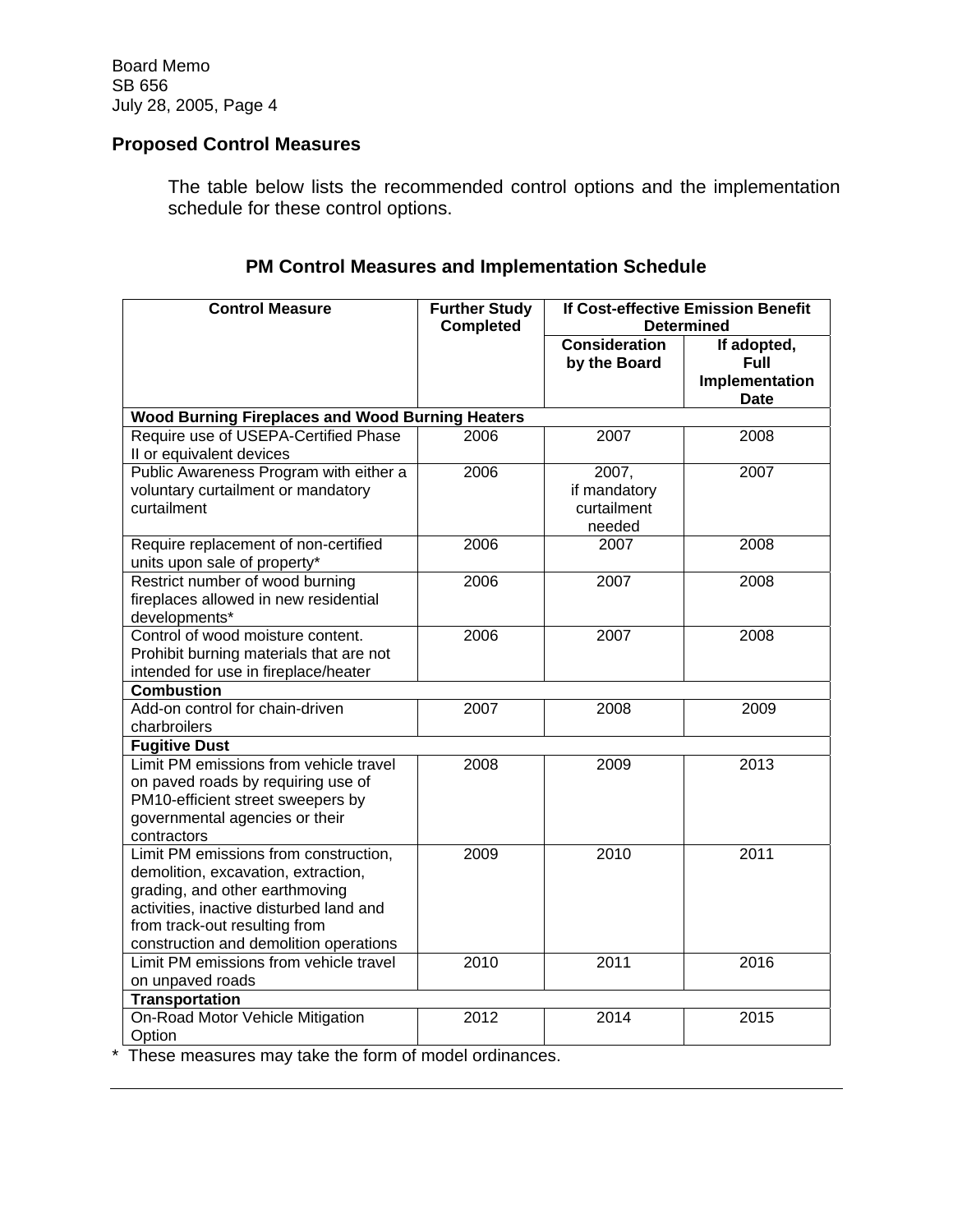## **Business Cost Impacts**

The cost effectiveness ranges for the proposed control measures are listed in the following table.

| <b>Control Measure</b><br>Category | <b>Cost Effectiveness</b><br>\$/ton |
|------------------------------------|-------------------------------------|
| <b>Wood Burning</b>                | <b>Cost Savings - \$12,060</b>      |
| <b>Fugitive Dust</b>               | $$33 - $12,293$                     |
| <b>Combustion (Charbroilers)</b>   | \$3,148                             |
| Transportation                     | $$10,000 - $13,000$                 |

## **District Impacts**

Specific staffing needs will be determined during the rule development process for each of the proposed control measures listed under the SB 656 implementation schedule.

#### **Emission Impacts**

Staff selected control measures that have the potential to reduce PM2.5 or PM10 emissions by substantial amounts. The emissions reductions for each proposed control measure are discussed in the write-up for each control measure (Appendix C of the attached Staff Report, Page 38 of this Board Package). More data will be needed to refine these emission reduction estimates.

## **Environmental Review and Compliance**

The proposed action for the Board of Directors is to approve the list of control measures that staff will study further for feasibility based on emission reduction benefit and cost effectiveness. The most promising measures will be developed for adoption and implementation according to the Board-approved schedule.

The District Environmental Coordinator has determined that the proposed action is statutorily exempt from the California Environmental Quality Act (CEQA) under Section 15262 of the State CEQA Guidelines (SCG) – Feasibility and Planning Studies. Feasibility or planning studies for possible future actions that have not been approved, adopted or funded do not require the preparation of an environmental impact report or negative declaration, but do require the consideration of environmental factors (SCG §15262).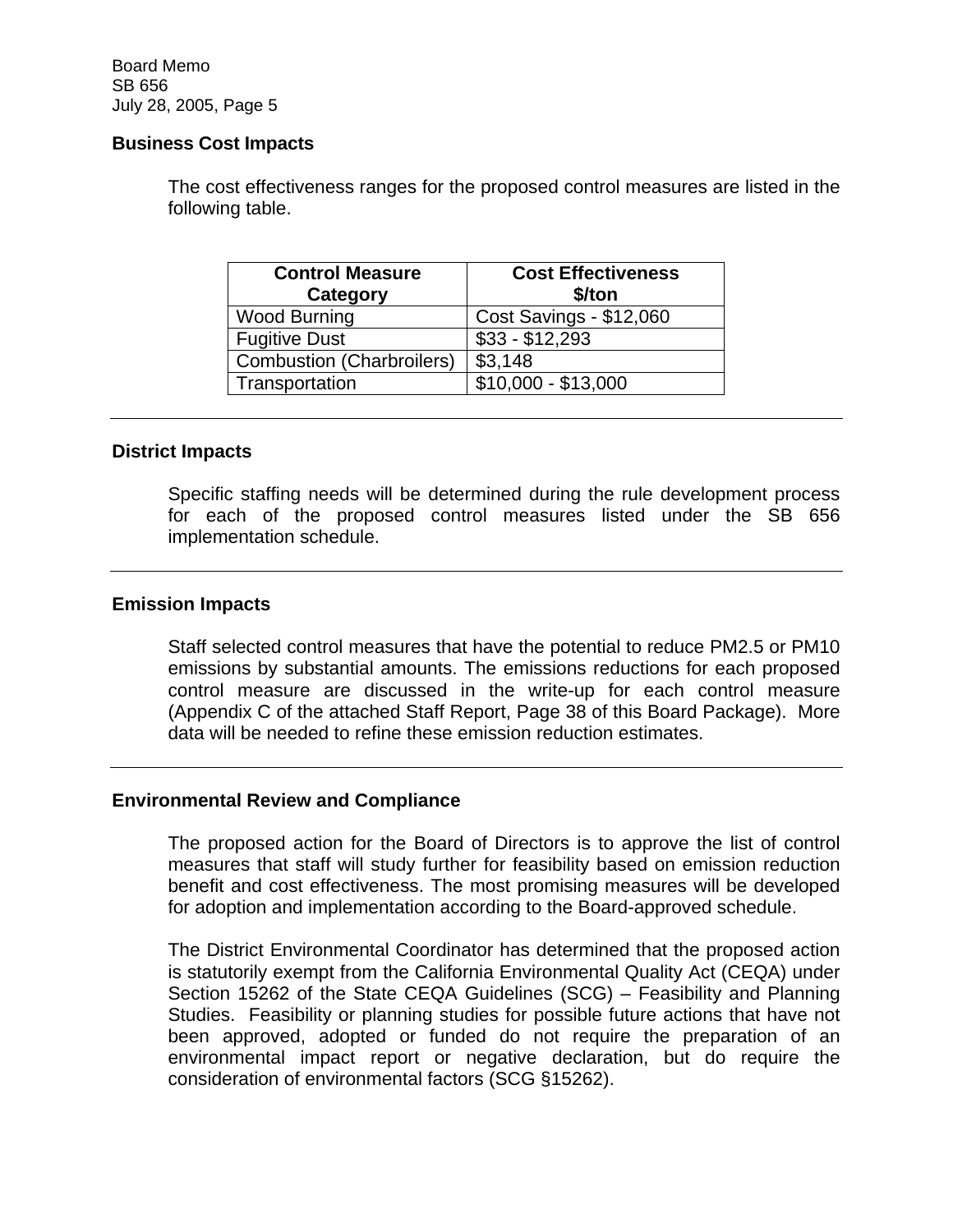> At this preliminary stage the proposed control measures do not appear to adversely impact any other environmental resources, such as land use and planning, biological or cultural resources, or public services because they will not require the construction or relocation of new facilities and are generally expected to impose control requirements on existing facilities and activities. The District will make the appropriate determinations and analysis under CEQA for those control measures proposed for implementation during the initial rulemaking process.

## **Public Comments**

A public notice for the Board hearing to consider the adoption of the District's SB 656 program was published in The Daily Recorder on June 28, 2005. The public notice was also mailed to all interested and affected businesses. Staff also posted the notice and the Board Package materials on the District's website (www.airquality.org).

A public workshop was held on June 6, 2005 to discuss the proposed implementation schedule. Staff received comments from interested and affected parties. Staff made revisions to the list of proposed control measures by removing the requirement applicable to agricultural operations which would have prohibited tilling on high wind days. In considering comments from farmers, Staff concluded that the minimal emission reduction potential of such a measure did not justify the additional burden that would be placed on the agricultural industry. The comments and their responses are included as Appendix D to the Staff Report (Page 103 of this Board Package).

#### **Responses to Board Members Questions**

 During the March 24, 2005 Board Hearing some members of the Board raised questions/comments to Staff that needed further action. These questions and their answers are listed below:

**Comment** One member commented that the preliminary draft staff report, presented at the March 25, 2005 Board meeting, contains two apparently contradictory statements regarding the carcinogenicity of wood smoke. One sentence states that wood smoke is "*12 times* more carcinogenic than equal amounts of tobacco smoke," while the next sentence states "a single fireplace operating for one hour and burning 10 pounds of wood generates *4,300 times* more carcinogenic polycyclic aromatic hydrocarbons (PAHs) than 30 cigarettes."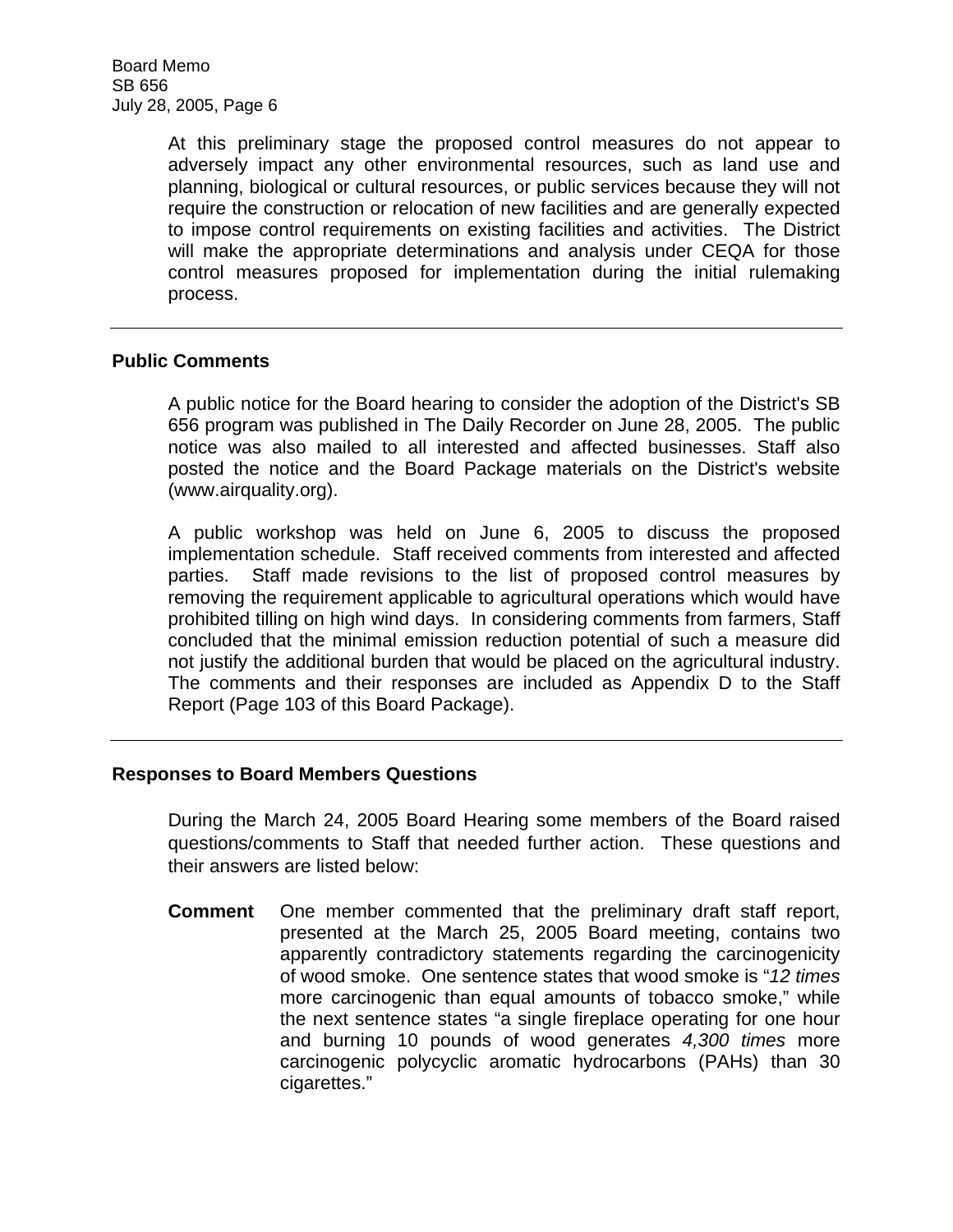$\overline{\phantom{a}}$ 

- **Response** The statements are different types of comparisons and are not contradictory. The statement that "The USEPA estimates that wood smoke is 12 times more carcinogenic than equal amounts of tobacco smoke" is a comparison of the *carcinogenic potency of equal masses* of each type of smoke particles, and is a reference to a paper submitted to a conference on chemical risk assessment<sup>1</sup> by Joellen Lewtas of the USEPA Health Effects Research Laboratory. The statement that "A single fireplace operating for one hour and burning 10 pounds of wood generates 4,300 times more carcinogenic polycyclic aromatic hydrocarbons (PAHs) than 30 cigarettes" is a comparison of the *total masses of PAHs emitted* from each of these activities.
- **Comments** Another member asked Staff to provide the Board with an update of similar PM regulations that have been adopted or are being proposed in the air basin or districts within the air basin.
- **Response** The districts of Butte, Feather River, Glenn, Shasta, Tehama, and Yolo-Solano have already adopted one or more of the control measures to reduce PM emissions from residential wood burning. The implementation of measures to reduce wood smoke in these and other districts is summarized in tables in Appendix C of the attached Staff Report (pages 44, 49, 56, and 62 of this Board Package). There is no indication yet that these districts are planning to adopt additional measures to control wood smoke. The draft SB 656 staff report for the Placer district includes a schedule for further study and adoption of wood burning control measures that is nearly identical to the proposed implementation schedule for our district.
- **Comment** Another member asked Staff to provide information about the availability of EPA Phase II wood burning equipment (e.g., catalytic and noncatalytic) and the cost impacts to new and existing homeowners.
- **Response** USEPA Phase II certified wood stoves and inserts have been required to be sold since 1992. USEPA does not currently have certification requirements or emission standards for wood burning fireplaces. Fireplace inserts are heating units that retrofit into an existing fireplace (masonry or factory-built). They burn wood, gas or wood pellets and offer superior efficiency. Inserts utilize the existing chimney, though a flue liner or other modification may be

<sup>&</sup>lt;sup>1</sup> Lewtas, J., Carcinogenic Risks of Polycyclic Organic Matter (POM), Proceedings of the Conference on Chemical Risk Assessment in the DoD: Science, Policy, and Practice, Dayton, Ohio, April 8-11, 1991.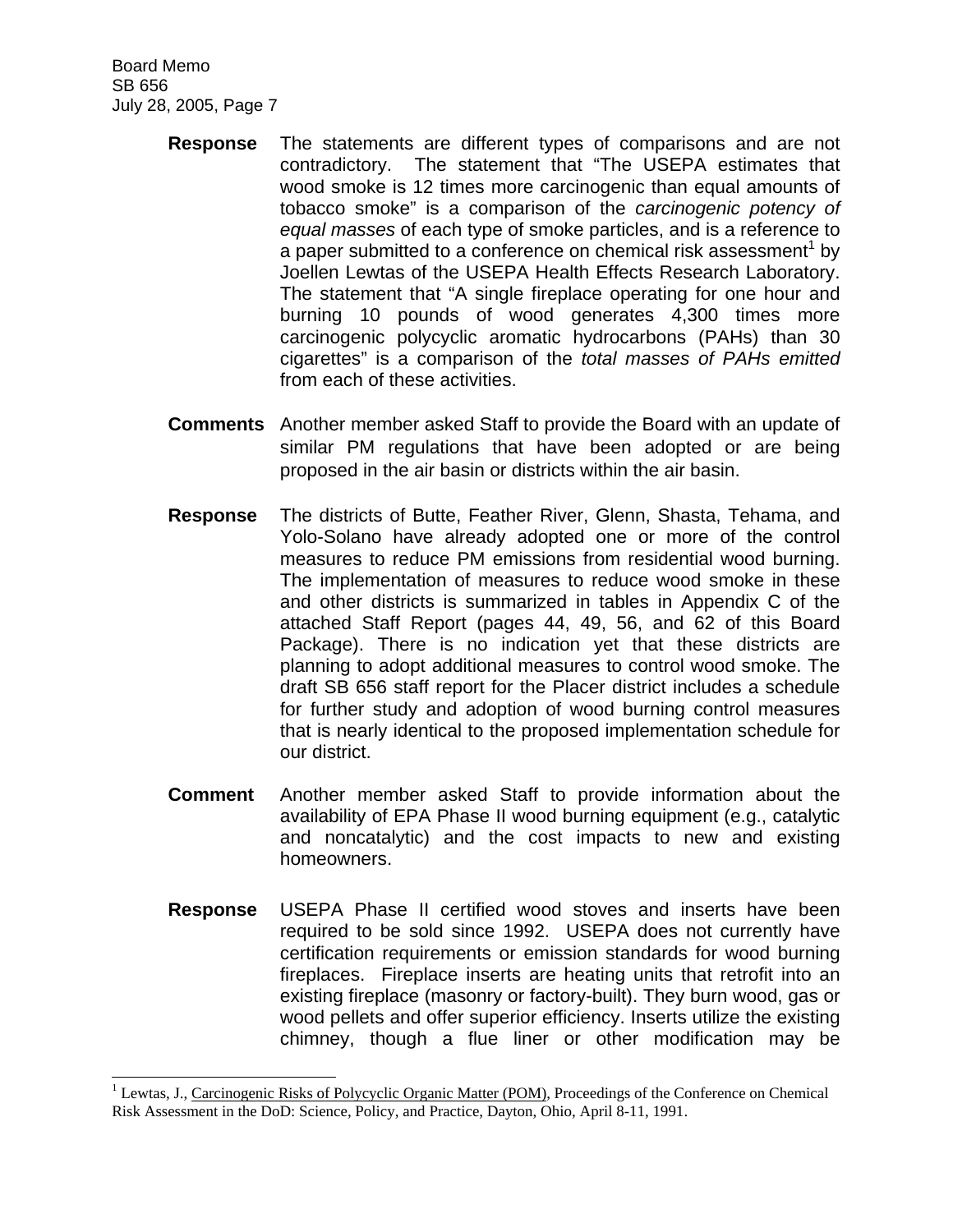> necessary. Vent-free inserts require no chimney or flue modification. Most have blowers to circulate the heat. Inserts are used to change an existing non-efficient fireplace into an efficient, heat producing zone heater.

> There is currently no technology available to retrofit uncertified wood stoves and inserts and they will have to be replaced with certified equipment. Existing uncertified wood stoves can be made unusable by welding the door shut or by removing the flue at a cost of approximately \$300 according to a local fireplace vendor. Existing fireplaces can be retrofitted with USEPA certified inserts. These inserts are readily available on the market. There are two types of certified wood stoves and fireplace inserts – non-catalytic and catalytic. Currently, the most common stoves on the market are non-catalytic, but there are benefits to both. Catalytic stoves employ a catalytic converter which works as an afterburner to reduce wood smoke. The converter is a cast ceramic honeycomb coated with either platinum or palladium. Once the converter is preheated to light-off temperature (500–600 degrees Fahrenheit), the smoke is routed through the catalyst which burns the tars, vapors and other organic compounds that make up wood smoke. Noncatalytic stoves attain two, three or even four stages of combustion by guiding the smoke coming off the burning wood to targeted zones in the firebox where it is mixed with pre-heated oxygen. With temperatures in excess of 1,000 degrees Fahrenheit, the stove burns the wood smoke. $2$

> The added incremental cost to new home owners is about \$1,000 per fireplace. The cost of retrofitting an existing fireplace with a fireplace insert ranges from \$1,500 - \$3,500 depending on the size of the inserts and the types of modification needed to be done to the existing fireplace. Certified wood stoves and fireplace inserts are much more efficient in burning wood and can pay off for their added costs over time depending on their level of use. The following tables compare the annual fuel costs of various wood burning appliances:

 $\overline{\phantom{a}}$ 

<sup>&</sup>lt;sup>2</sup> Hearth Patio, and Barbecue Association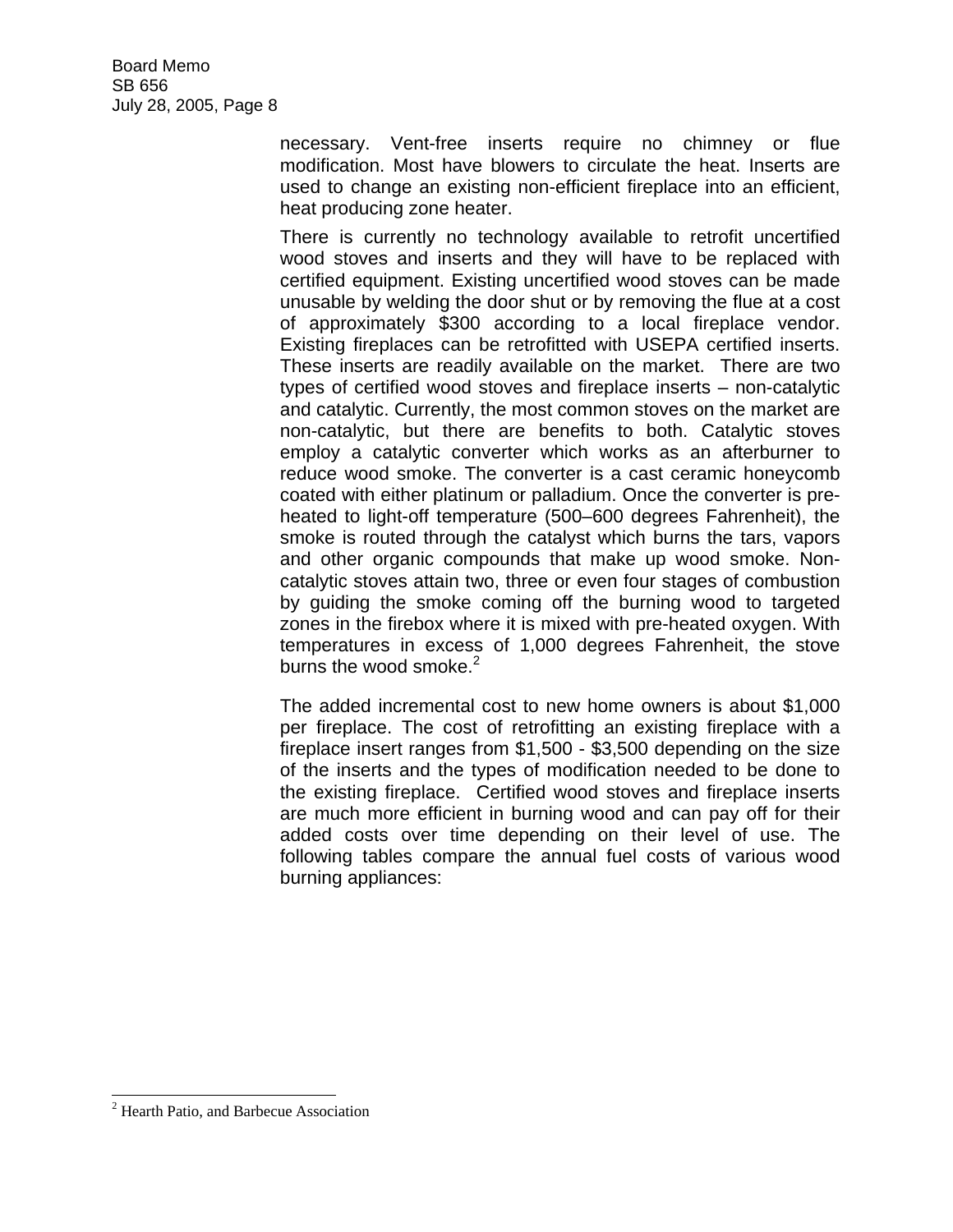3

| Table |  |
|-------|--|
|-------|--|

| Low Emission, New Technology Alternatives to Conventional<br><b>Uncertified Stoves Burning Cordwood</b> |                                           |  |
|---------------------------------------------------------------------------------------------------------|-------------------------------------------|--|
| <b>Stove/Product</b>                                                                                    | <b>Annual Costs Compared to</b>           |  |
|                                                                                                         | <b>Conventional Stoves Using Cordwood</b> |  |
| <b>Certified Non-</b>                                                                                   | \$67 less                                 |  |
| <b>Catalytic Stoves</b>                                                                                 |                                           |  |
| <b>Certified Catalytic</b>                                                                              | \$16 less                                 |  |
| <b>Stoves</b>                                                                                           |                                           |  |
| <b>Pellet Stoves</b>                                                                                    | \$145 more                                |  |
| <b>Masonry Heaters</b>                                                                                  | \$109 less                                |  |
| Manufactured                                                                                            | \$291 more                                |  |
| <b>Densified Fuel</b>                                                                                   |                                           |  |

**Table 23**

| <b>Lower Emission Alternatives Compared to Existing Zero</b><br><b>Clearance and Masonry Open Radiant Fireplaces Used as</b><br><b>Supplemental or Primary Heat Sources</b> |                                                                              |  |
|-----------------------------------------------------------------------------------------------------------------------------------------------------------------------------|------------------------------------------------------------------------------|--|
| <b>Stove/Product</b>                                                                                                                                                        | <b>Annual Costs Compared to</b><br><b>Conventional Stoves Using Cordwood</b> |  |
| <b>Certified Non-</b>                                                                                                                                                       | \$11 less                                                                    |  |
| Catalytic Cordwood                                                                                                                                                          |                                                                              |  |
| Insert                                                                                                                                                                      |                                                                              |  |
| Catalytic Cordwood                                                                                                                                                          | \$52 More                                                                    |  |
| Insert                                                                                                                                                                      |                                                                              |  |
| <b>Pellet Inserts</b>                                                                                                                                                       | \$53 More                                                                    |  |
| Gas Insert Natural                                                                                                                                                          | \$139 less                                                                   |  |
| Gas                                                                                                                                                                         |                                                                              |  |
| <b>Gas Insert LPG</b>                                                                                                                                                       | 2 less                                                                       |  |

It's Win-Win – New Hearth Product Sales Can Be Part of the Solution for New Air Quality Regulations; Hearth Products Association Journal, April – June 1998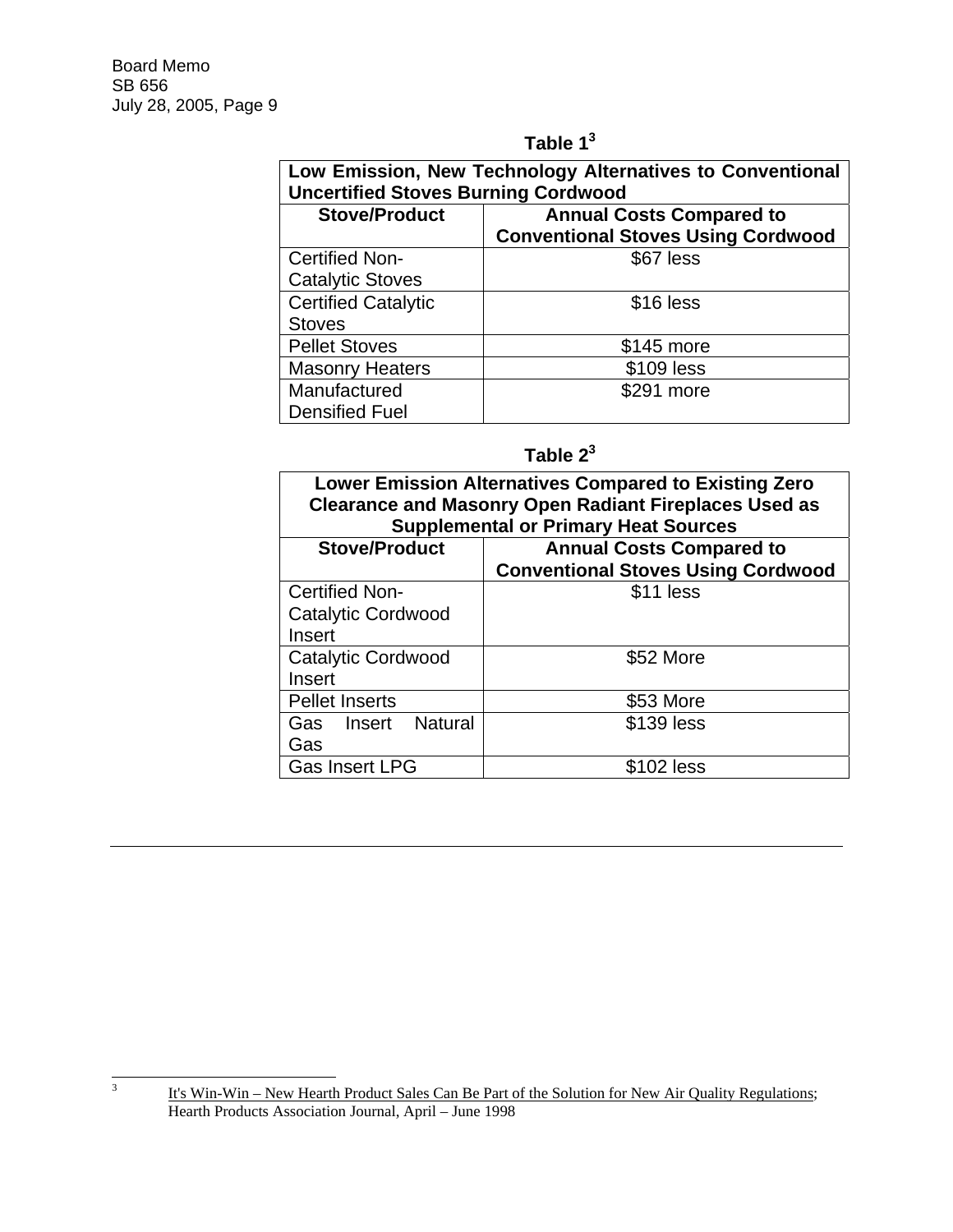# **Conclusion**

The District is required to adopt a SB 656 implementation schedule by Section 39614 of the California Health and Safety Code. Therefore, Staff recommends that the Board approve the proposed implementation schedule.

Respectfully Submitted

\_\_\_\_\_\_\_\_\_\_\_\_\_\_\_\_\_\_\_\_\_\_ Larry Greene; Air Pollution Control Officer Sacramento Metropolitan Air Quality Management District

Approved as to form:

\_\_\_\_\_\_\_\_\_\_\_\_\_\_\_\_\_\_\_\_\_\_\_ Kathy Pittard, District Counsel Sacramento Metropolitan Air Quality Management District

**Attachments**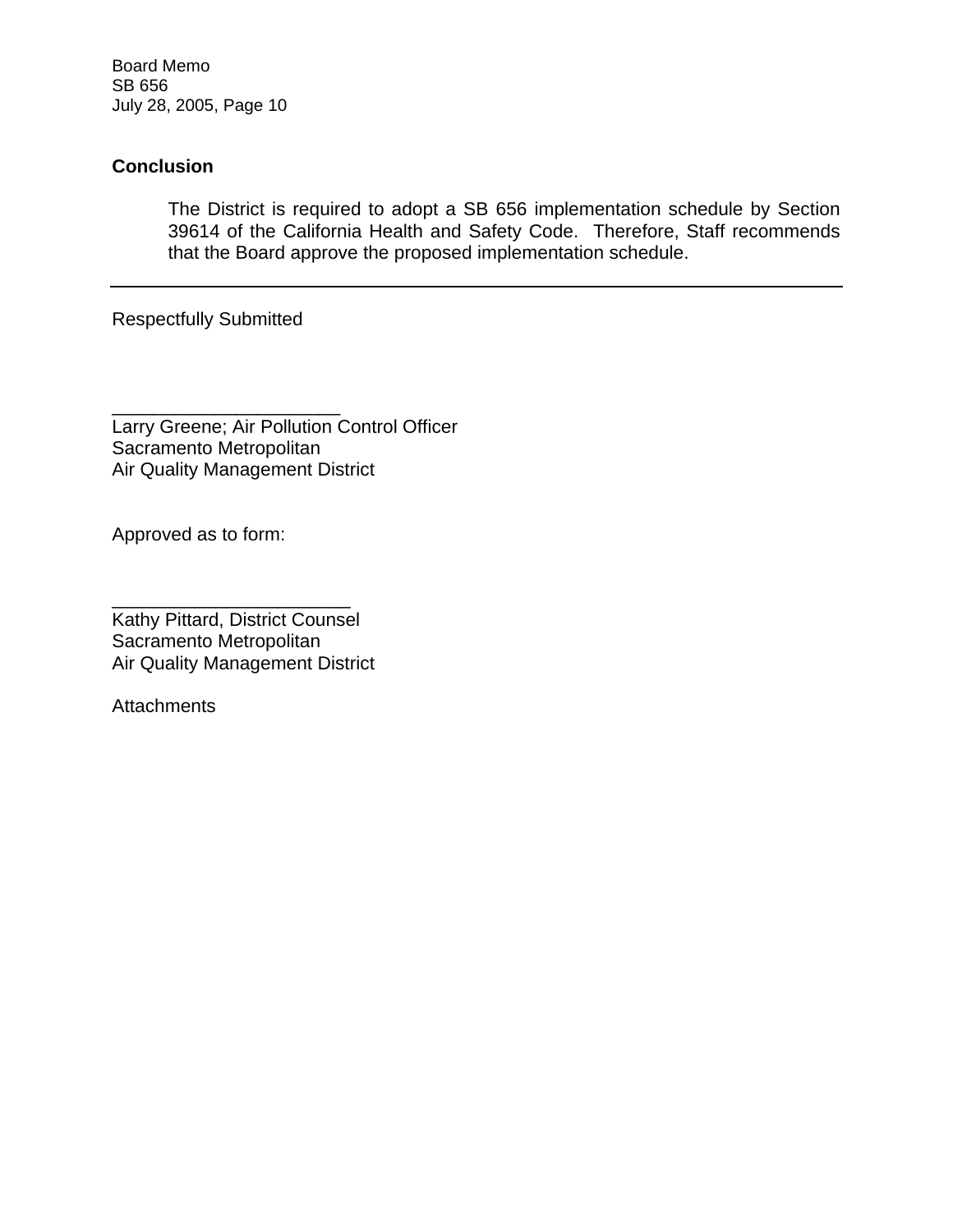**Attachment A** 

**Board Resolution for SB 656**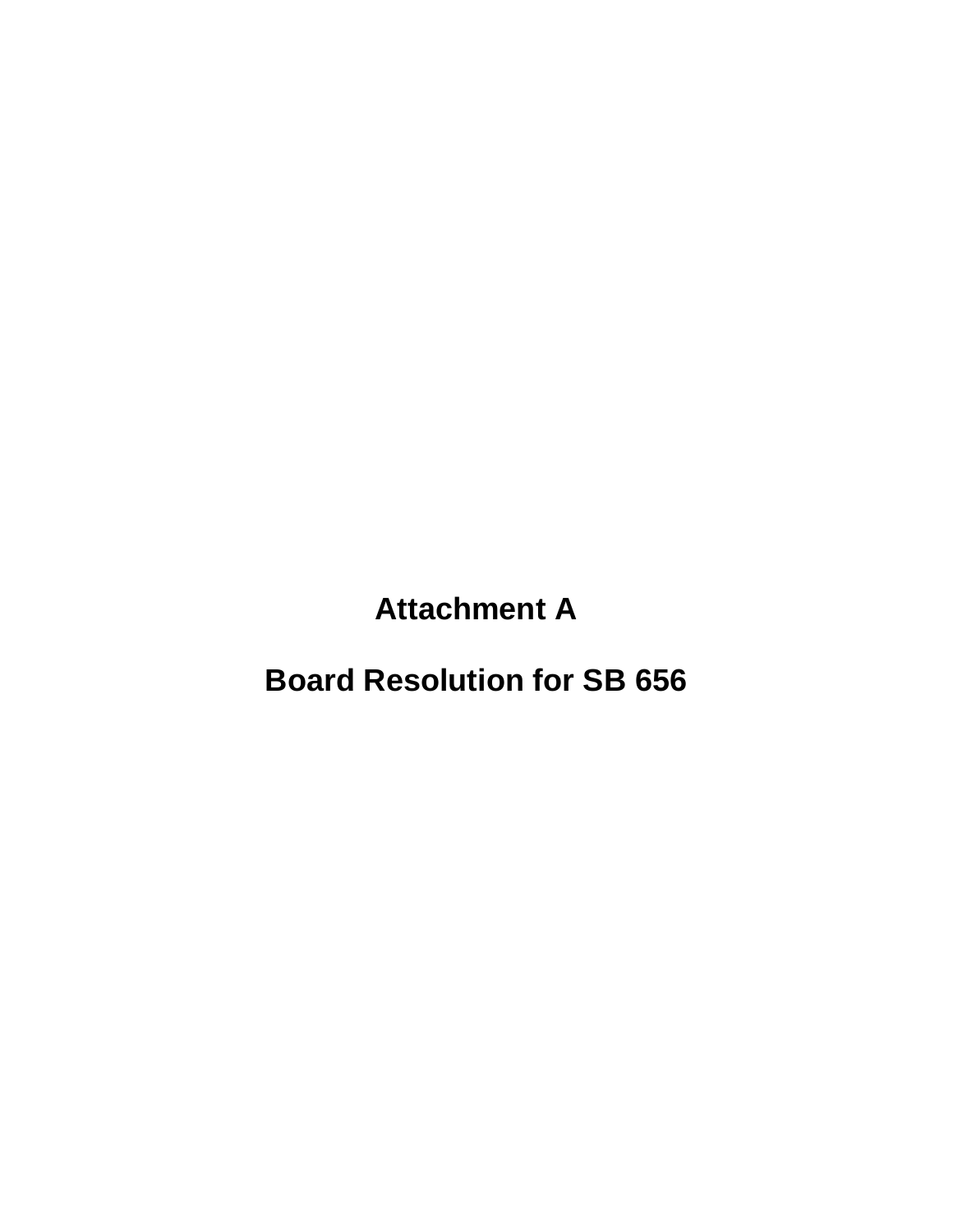#### **RESOLUTION NO. AQM 05**\_\_\_\_\_\_\_\_\_\_\_\_\_

#### BOARD OF DIRECTORS OF THE SACRAMENTO METROPOLITAN AIR QUALITY MANAGEMENT DISTRICT

WHEREAS, the Board of Directors of the Sacramento Metropolitan Air Quality Management District is required to adopt, by July 31, 2005, an implementation schedule for control measures to reduce emissions of particulate matter by Section 39614 of the California Health and Safety Code (SB 656); and

WHEREAS, on November 18, 2004, the California Air Resources Board (CARB) adopted a list of the most readily available, feasible, and cost-effective control measures for districts based on rules, regulations , and programs existing in California as of January 1, 2004; and;

WHEREAS, the Board of Directors of the Sacramento Metropolitan Air Quality Management District has considered the CARB-adopted list of control measures and has excluded those measures which are substantially similar to those already adopted by the District or proposed for adoption within the next two years; and

WHEREAS, the Board of Directors of the Sacramento Metropolitan Air Quality Management District has prioritized the schedule for adoption and implementation of proposed control measures based on the effect each measure will have on public health, air quality, and emission reductions, and on the cost-effectiveness of each measure; and

WHEREAS, the Board of Directors of the Sacramento Metropolitan Air Quality Management District held a duly noticed public workshop on June 6, 2005 and a duly noticed public hearing on July 28, 2005 and considered public comments on the proposed implementation schedule; and

WHEREAS, the Board of Directors of the Sacramento Metropolitan Air Quality Management District recognizes the exempt status of the proposed implementation schedule under the California Environmental Quality Act (CEQA) pursuant to Section 15262 – Feasibility and Planning Studies, of the State CEQA Guidelines.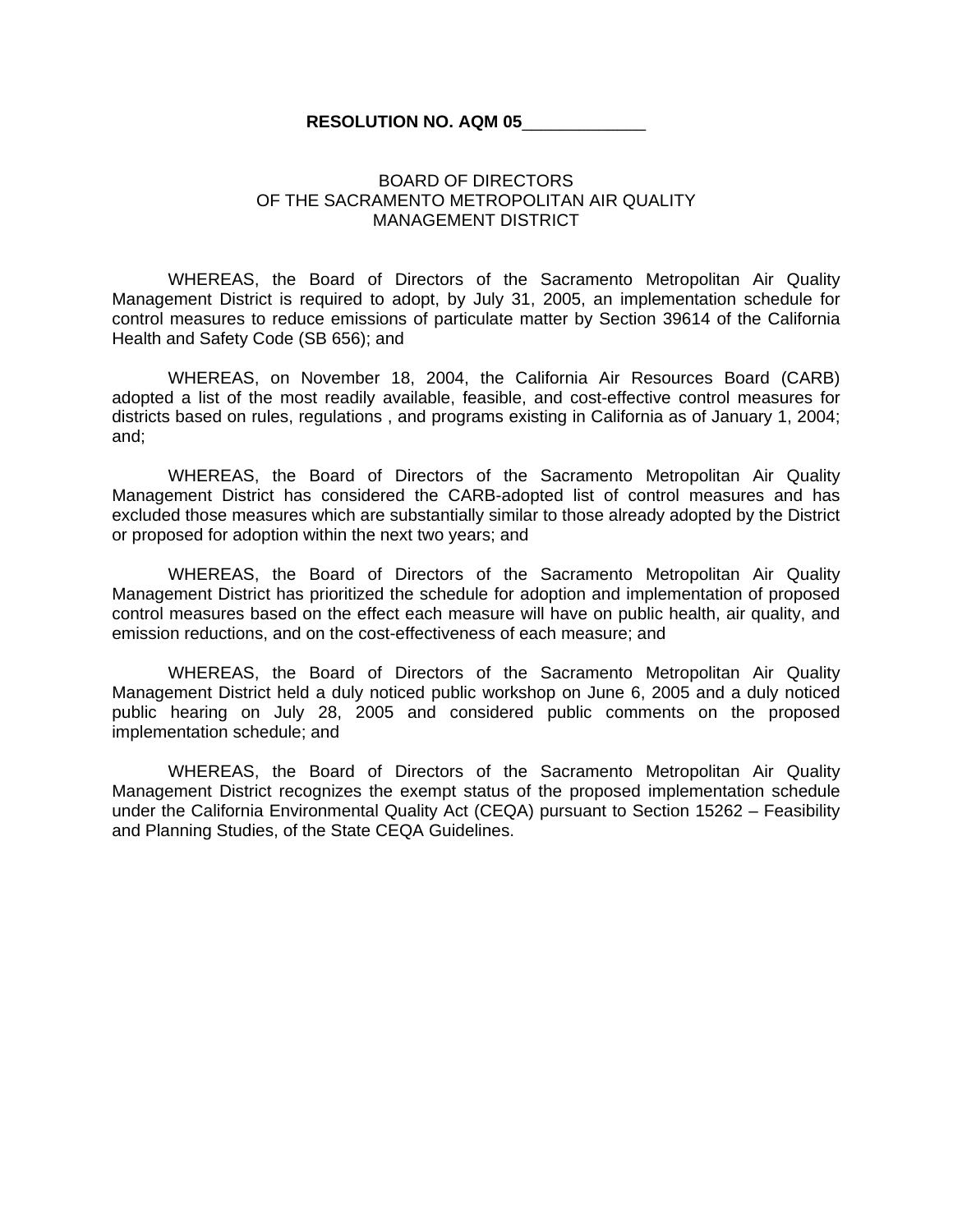Board Resolution SB 656 July 28, 2005

NOW, THEREFORE, BE IT RESOLVED THAT the Board of Directors of the Sacramento Metropolitan Air Quality Management District approves and adopts the following implementation schedule for particulate matter control measures under SB 656:

|                                                                                                                                                                                                                                      | <b>Further Study</b><br><b>Completed</b> | If Cost-effective Emission Benefit<br><b>Determined</b> |                                                      |
|--------------------------------------------------------------------------------------------------------------------------------------------------------------------------------------------------------------------------------------|------------------------------------------|---------------------------------------------------------|------------------------------------------------------|
| <b>Control Measure</b>                                                                                                                                                                                                               |                                          | <b>Consideration</b><br>by the Board                    | If adopted,<br>Full<br>Implementation<br><b>Date</b> |
| <b>Wood Burning Fireplaces and Wood Burning Heaters</b>                                                                                                                                                                              |                                          |                                                         |                                                      |
| Require use of USEPA-Certified Phase<br>II or equivalent devices                                                                                                                                                                     | 2006                                     | 2007                                                    | 2008                                                 |
| Public Awareness Program with either a<br>voluntary curtailment or mandatory<br>curtailment                                                                                                                                          | 2006                                     | 2007,<br>if mandatory<br>curtailment<br>needed          | 2007                                                 |
| Require replacement of non-certified<br>units upon sale of property*                                                                                                                                                                 | 2006                                     | 2007                                                    | 2008                                                 |
| Restrict number of wood burning<br>fireplaces allowed in new residential<br>developments*                                                                                                                                            | 2006                                     | 2007                                                    | 2008                                                 |
| Control of wood moisture content.<br>Prohibit burning materials that are not<br>intended for use in fireplace/heater                                                                                                                 | 2006                                     | 2007                                                    | 2008                                                 |
| <b>Combustion</b>                                                                                                                                                                                                                    |                                          |                                                         |                                                      |
| Add-on control for chain-driven<br>charbroilers                                                                                                                                                                                      | 2007                                     | 2008                                                    | 2009                                                 |
| <b>Fugitive Dust</b>                                                                                                                                                                                                                 |                                          |                                                         |                                                      |
| Limit PM emissions from vehicle travel<br>on paved roads by requiring use of<br>PM10-efficient street sweepers by<br>governmental agencies or their<br>contractors                                                                   | 2008                                     | 2009                                                    | 2013                                                 |
| Limit PM emissions from construction,<br>demolition, excavation, extraction,<br>grading, and other earthmoving<br>activities, inactive disturbed land and<br>from track-out resulting from<br>construction and demolition operations | 2009                                     | 2010                                                    | 2011                                                 |
| Limit PM emissions from vehicle travel<br>on unpaved roads                                                                                                                                                                           | 2010                                     | 2011                                                    | 2016                                                 |
| <b>Transportation</b>                                                                                                                                                                                                                |                                          |                                                         |                                                      |
| On-Road Motor Vehicle Mitigation<br>Option                                                                                                                                                                                           | 2012                                     | 2014                                                    | 2015                                                 |

# **PM Control Measures and Implementation Schedule**

\* These measures may take the form of model ordinances.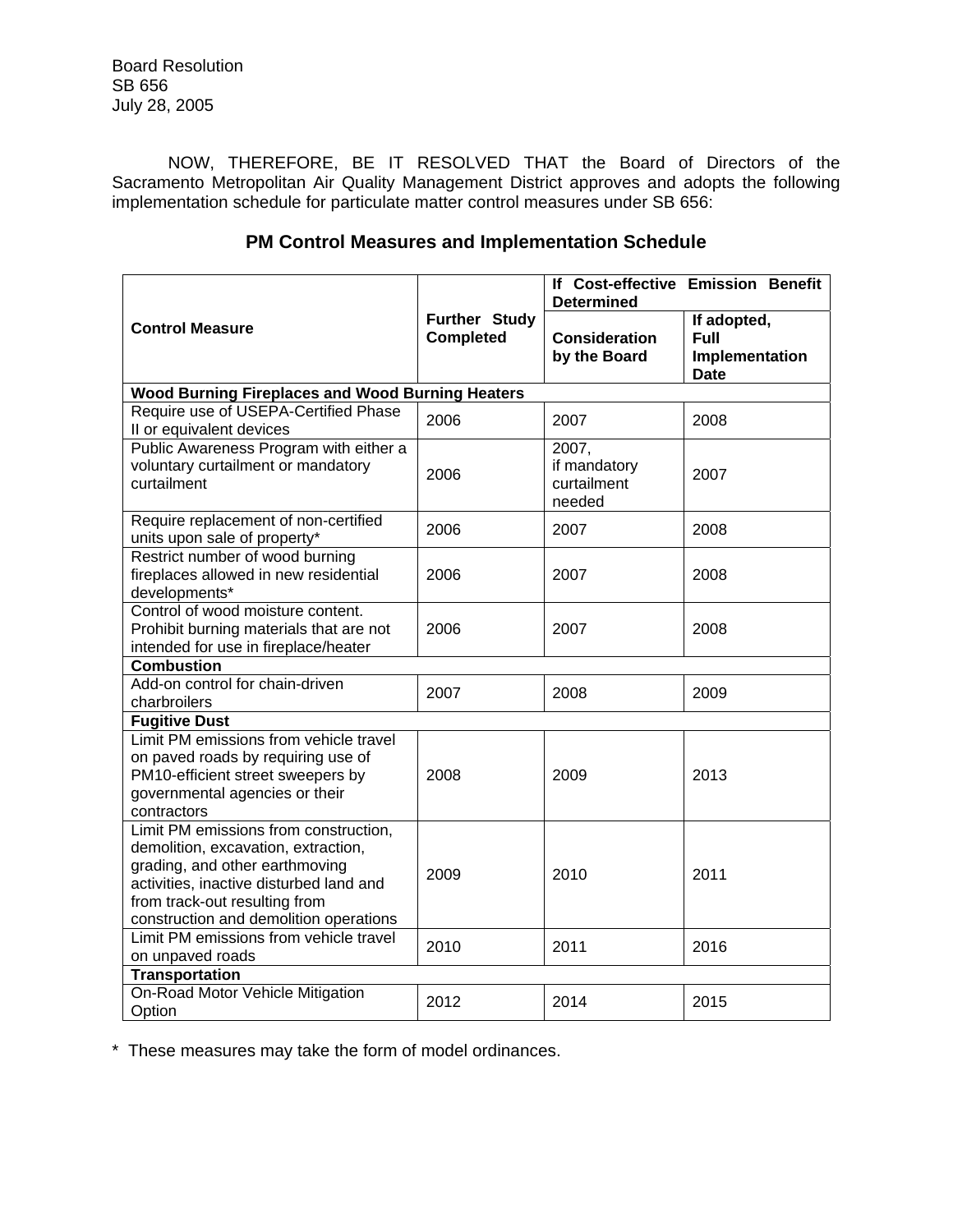Board Resolution SB 656 July 28, 2005

ON A MOTION by Director (and its conded by Director and its conded by Director and its conded by Director  $\sim$ the foregoing resolution was passed and adopted by the Board of Directors of the Sacramento Metropolitan Air Quality Management District, State of California, this 28<sup>th</sup> day of July 2005, by the following vote, to wit:

- AYES: Directors
- NOES: Directors
- ABSENT: Directors

Chairperson of the Board Sacramento Metropolitan Air Quality Management District State of California

(SEAL)

ATTEST: CLERK OF THE BOARD SACRAMENTO METROPOLITAN AIR QUALITY MANAGEMENT DISTRICT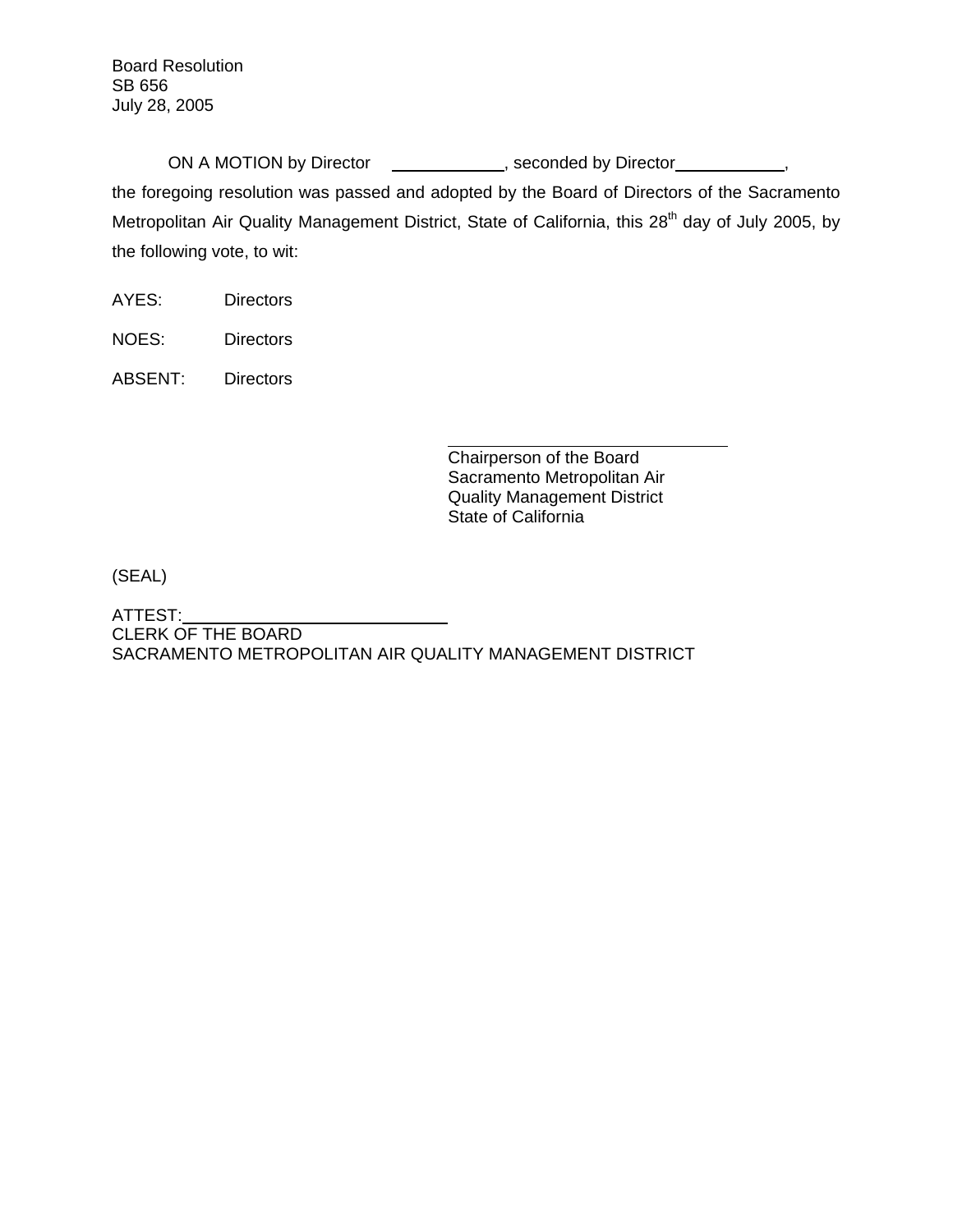**Attachment B** 

**Staff Report for SB 656**